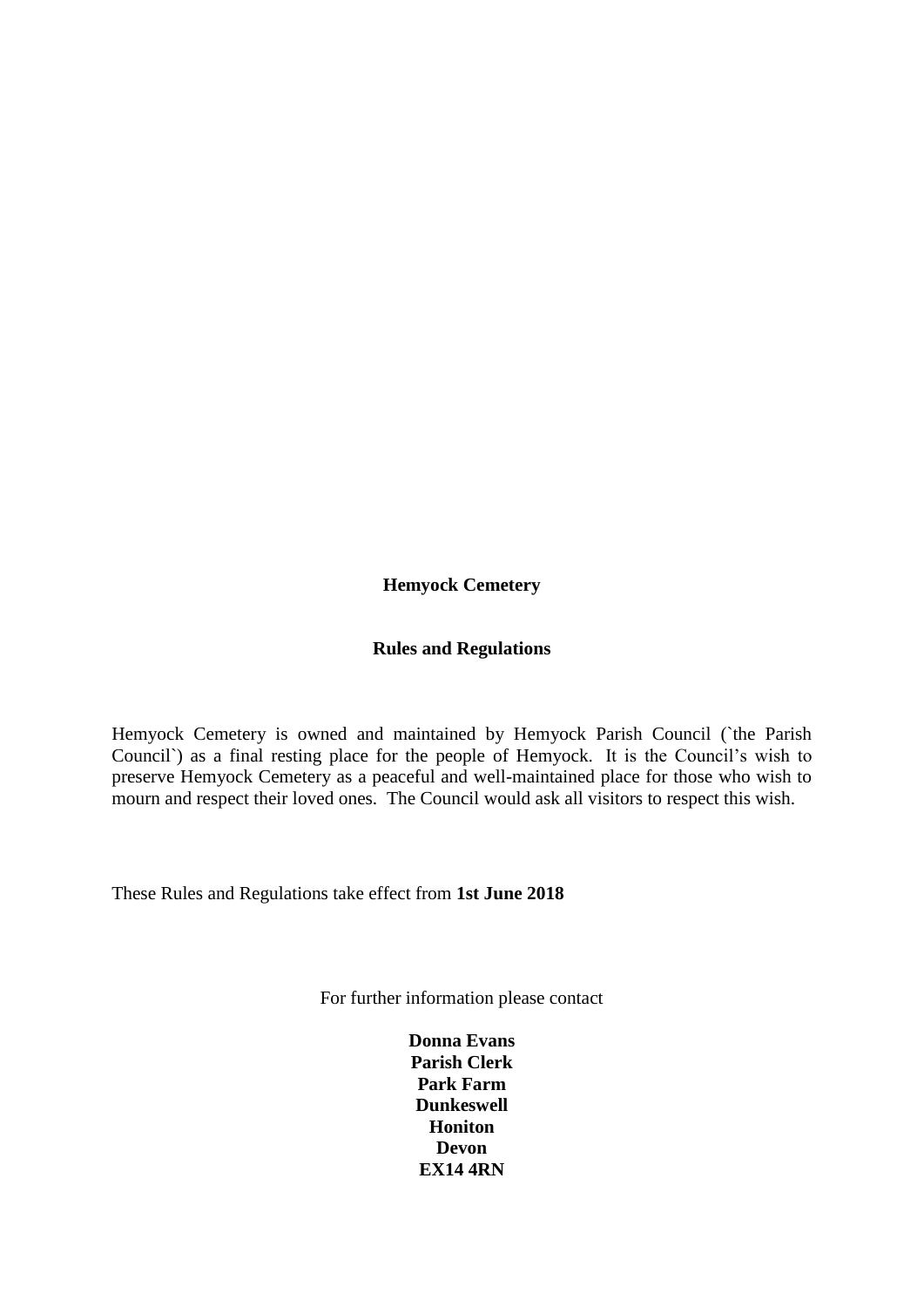# **Burials**

- A nationally approved Funeral Director must conduct all interments.
- By law, no burial or interment of ashes are permitted without the permission of the Parish Clerk or authorised representative.
- All requests to book an interment will be submitted by the Funeral Director to the Clerk to the Council at least three working days before the planned interment.
- Only biodegradable coffins will be allowed.
- No large American sized coffins will be allowed.
- The first interment in each grave shall be at a depth of 6.5ft and no coffin shall be nearer the surface than 3ft.
- The digging of any grave must be arranged through an approved Funeral Director who shall comply with the Council`s Grave Digging Requirements a copy of which shall be provided to the Funeral Director.
- All first interments shall take place in grave spaces in rotation.
- No interment can take place until a Certificate of Disposal has been provided to the Council no later than 24 hours prior to the propose interment taking place.
- On the day of interment, flowers and wreaths may be placed on the actual area of the grave, but the Council reserve the right to remove these tributes should they become unsightly.
- When the Exclusive Right of Burial for 75 years in a grave space has been purchased, the holder is entitled to, and shall receive a formal Deed signed by the Parish Clerk. Ownership can be transferred to someone else by contacting the Parish Clerk for the appropriate form to be completed for which a charge will be levied. After burial of the registered owner of the grave, the ongoing Exclusive Right of Burial must be transferred within a period of twelve months, by sending the Probate of Will or Letters of Administration to the Parish Clerk, which enables the grave to be transferred to the Executors or other entitled parties.
- In the event that there is no Probate, Will or Letters of Administration, a declaration of Affidavit must be made by the heir-at-law or next of kin under the Statutory Declaration Act 1835 or any modification therein. Until this is carried out the grave cannot be re-opened and no additional inscriptions may be added to the memorial.
- It is the responsibility of the Exclusive Right of Burial holder to inform the Parish Clerk of any change of address, or any changes to circumstances which may affect the Exclusive Right of Burial.

# **The Funeral Director will be required to comply with the following:**

- To have Public Liability Insurance of a minimum insured sum of £5,000,000.
- $\circ$  To provide confirmation that he has not been barred from working in any other Cemetery in the previous two years and should this occur in the future that he will inform the Council immediately.
- To ensure that all work carried out shall conform to statutory requirements and the Council`s Rules and Regulations and to adhere to nationally recognised professional Codes of Conduct.
- To ensure that all monuments are removed from a grave at least two working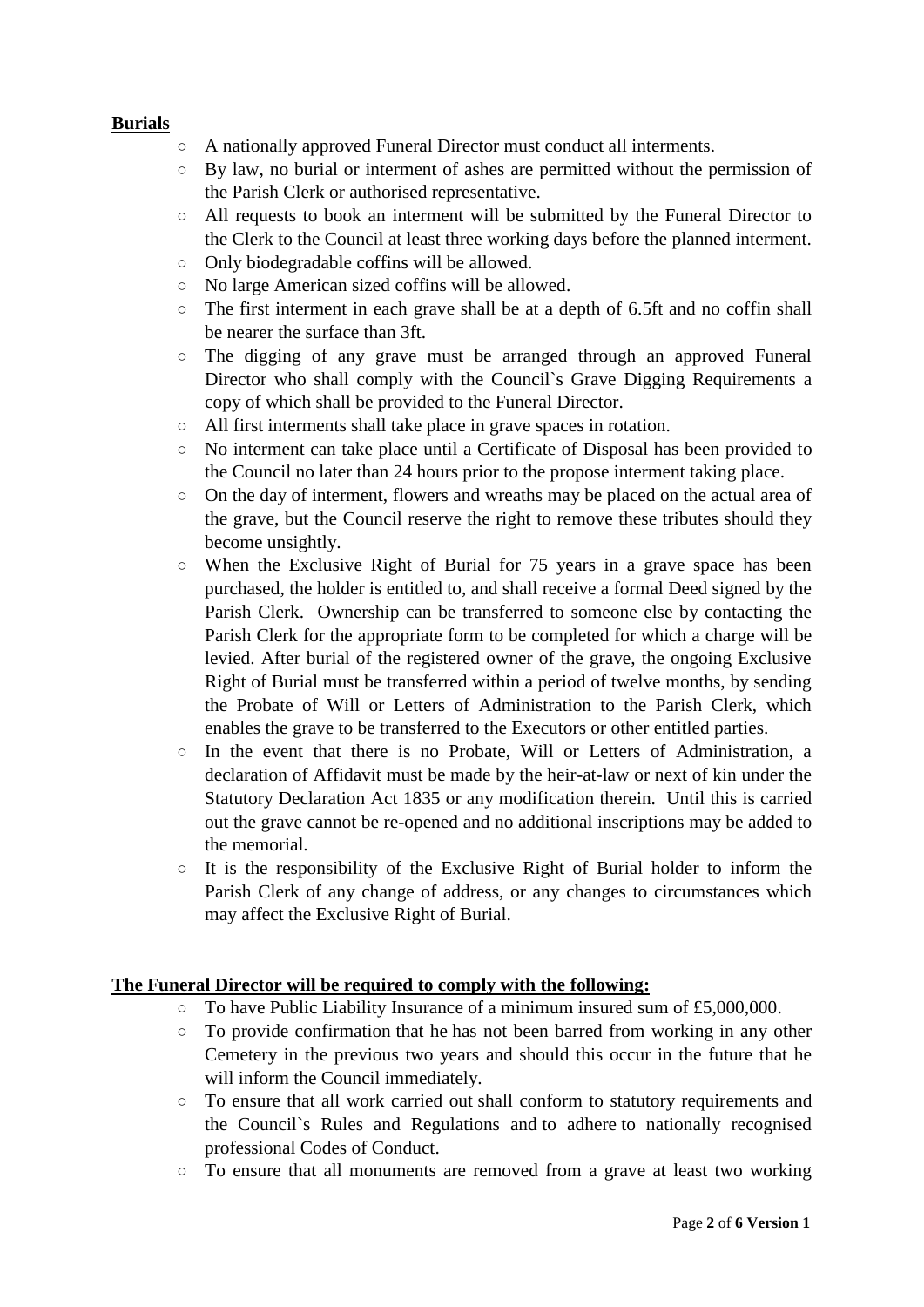days before an interment and that he shall liaise with the monumental mason to ensure removal of the same is effected within the aforementioned time period.

- To ensure that there is someone who can legally give permission to open a grave and not to accept a booking until such a person is identified and has given permission.
- To inform the owner of the Grant of Exclusive Rights of Burial that they are responsible for the grave and that they must comply with the Council`s Rules and Regulations relating thereto and for any memorial stone erected thereon.
- To complete and sign an application form declaring that the aforementioned requirements have been complied with.
- All graves are to be levelled within one year of the interment.

## **The Monumental Mason will be required to comply with the following:**

- To have Public Liability Insurance for a minimum insured sum of £5,000,000.
- $\circ$  To provide confirmation that he has not been barred from working in any other Cemetery in the previous two years and should this occur in the future that he will inform the Council immediately.
- $\circ$  To manufacture and erect the memorial to the current minimum National Association of Memorial Mason (NAMM) standards and current NAMM Code of Working Practice and in the case of headstones this will include a NAMM approved anchor system appropriate for the soil conditions in Hemyock Cemetery.
- All work carried out on the memorial (e.g. removal for additional inscription or other repair work) will meet current minimum NAMM standards and current NAMM Code of Working Practice and in the case of a headstone will include a NAMM approved anchor system appropriate for the soil conditions in Hemyock Cemetery.
- To be responsible for any damage caused to the Council`s property or to surrounding memorials, turf etc. caused by his negligence or that of his workmen and or/any subcontractor employed by him.
- $\circ$  To remove all unused materials / rubbish and to leave Hemyock Cemetery in a neat and tidy state.
- To agree not to carry out any work on site whilst a funeral is in progress.
- To confirm that he is satisfied from the enquiries he has made that the applicant is legally authorised to give permission to him to erect/inscribe the memorial and that the applicant has seen and approved the specifications as detailed in his application.
- That he has explained to the owner of the Grant of Exclusive Rights of Burial that the memorial stone remains their property and that they are responsible for keeping it in good and safe condition to current industry and general Health and Safety standards at all times.
- That he has advised the owner to consider insuring the memorial stone against accidental damage and vandalism.
- That he is registered with the British Register of Accredited Memorial Masons (BRAMM) or National Association of Memorial Masons (NAMM).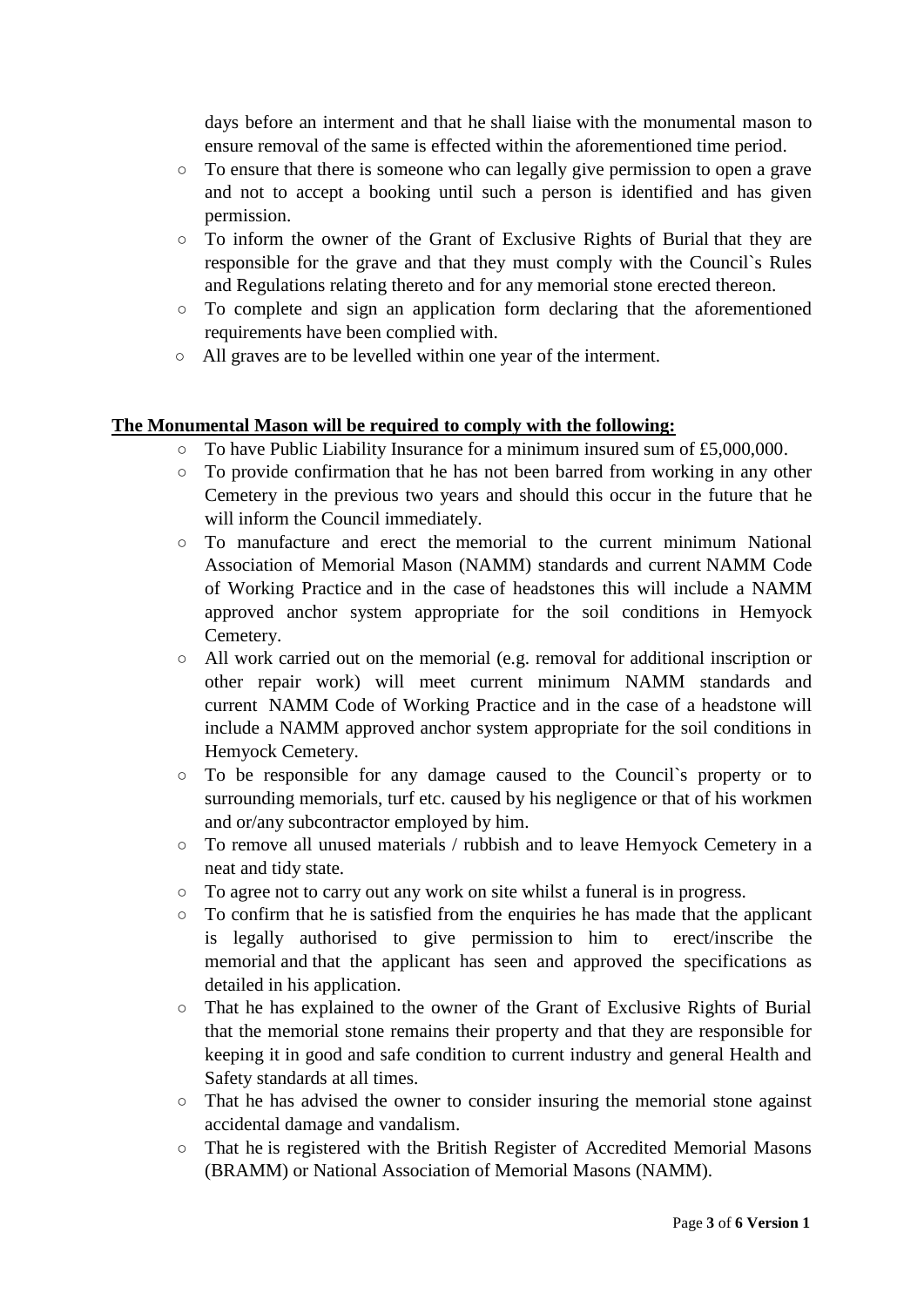- That he will hold a fixer's licence issued by the British Register of Accredited Memorial Masons (BRAMM) or National Association of Memorial Masons (NAMM).
- That all work shall conform to statutory requirements and the Council`s Rules and Regulations and to adhere to nationally recognised professional Codes of Conduct.
- That the works to the memorial will not be carried out until he has received the written consent from the Council and that he has acknowledged that the written consent and evidence of BRAMM`s or NAMM's fixers licence may need to be produced to an authorised officer of the Council at any time if so requested.
- To complete and sign an application form declaring that the aforementioned requirements have been complied with.

# **Memorial Stones**

- Before any memorial is erected the Exclusive Right of Burial must be purchased and the Mason must ensure they are receiving instructions from the Exclusive Rights holder.
- Hemyock Cemetery will only permit memorial stones that have an integral steel pin, conforming to the National Association of Monumental Masons (NAMM) Code of Working Practice.
- Memorial stones ONLY will be permitted on the grave as of the date of issue of these regulations. The remainder of the grave area to be grass ONLY.
- Memorial stones to be made of natural materials only. No plastic, metal or fibreglass memorial stones will be permitted.
- Concrete foundations must be set below ground level and conform to the British Standard size 3ft x 1.5ft x 3".
- The memorial stone and plinth combined should not exceed a height of 3ft and width of 2ft.
- The dimensions of every memorial stone to be erected and a copy of the intended inscription must be submitted for the approval of the Council. Inscriptions should be arranged so as to face the grave.
- All new memorial stones should have the correct grave number etched on the reverse side of the memorial.
- $\circ$  The dimensions of every tablet to be laid must not exceed 18" x 18" and a copy of the intended inscription must be submitted for the approval of the Council.
- Only a written memorial inscription should be engraved upon a memorial stone and any variation of this requirement will be at the discretion and with the approval of the Council.
- All memorial stones are placed in Hemyock Cemetery at the risk of the holder of the Exclusive Right of Burial.
- All graves are to be levelled when a memorial is put in place, the excess soil to be placed in the designated area.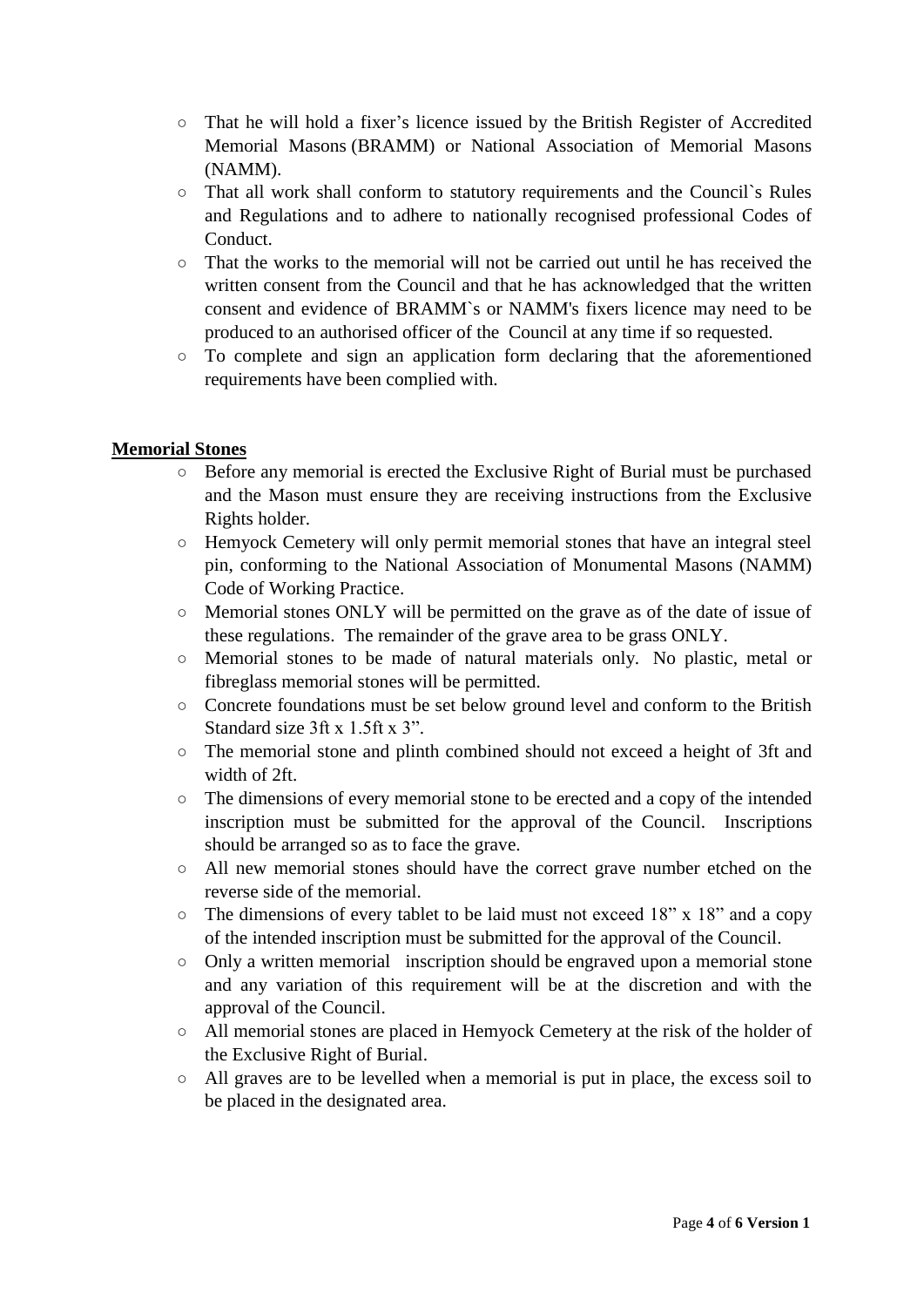## **Cremations**

- Only biodegradable caskets will be allowed.
- Each tablet should have the correct interment number etched on the bottom lefthand corner

## **The Grave Digger will be required to comply with the following:**

- To have Public Liability Insurance for a minimum insured sum of  $£5,000,000$ .
- That he shall be Institute of Cemetery and Crematorium Management (ICCM) compliant.
- That he shall submit a Risk Assessment and Method Statement to the Council on an annual basis and will ensure that such Risk Assessment and Method Statement are compliant with current legislation.
- That he shall comply with the Council`s Grave Digging Requirements a copy of which shall be provided to the Grave Digger and to adhere to nationally recognised professional Codes of Conduct.

## **Maintenance**

- $\circ$  It is the responsibility of the holder of the Exclusive Right of Burial to maintain the memorial stone and grave in a safe and sightly condition. Inspection will take place annually and any issues will be notified to the holder of the Exclusive Right of Burial. The Council reserves the right to take any remedial action should it prove necessary.
- $\circ$  It is the responsibility of the holder of the Exclusive Right of Burial or relative to maintain the grave, i.e. removal of dead flowers etc. However the Council reserves the right to maintain the plot in the event that relatives fail to do so. The Council will cut grass, prune, cut down and remove any tree, shrub, planter or turf over any grave at any time when in their opinion the grave is unsightly and/or overgrown.
- $\circ$  In the event of the Council having to undertake any maintenance works in relation to a grave or a memorial stone which is the responsibility of the holder of the Exclusive Right of Burial and which the said holder has failed to carry out then the Council will reclaim all costs incurred by them from the said holder in so carrying out such works.

### **Miscellaneous**

- $\circ$  Legal action will be taken against any persons illegally removing flowers, damaging monuments or any other property, or behaving in an unseemly manner.
- No dogs are permitted in Hemyock Cemetery unless kept on a leash and under proper control.
- Dogs should not be allowed to foul in Hemyock Cemetery and the person in control of the dog that does foul must remove any excrement.